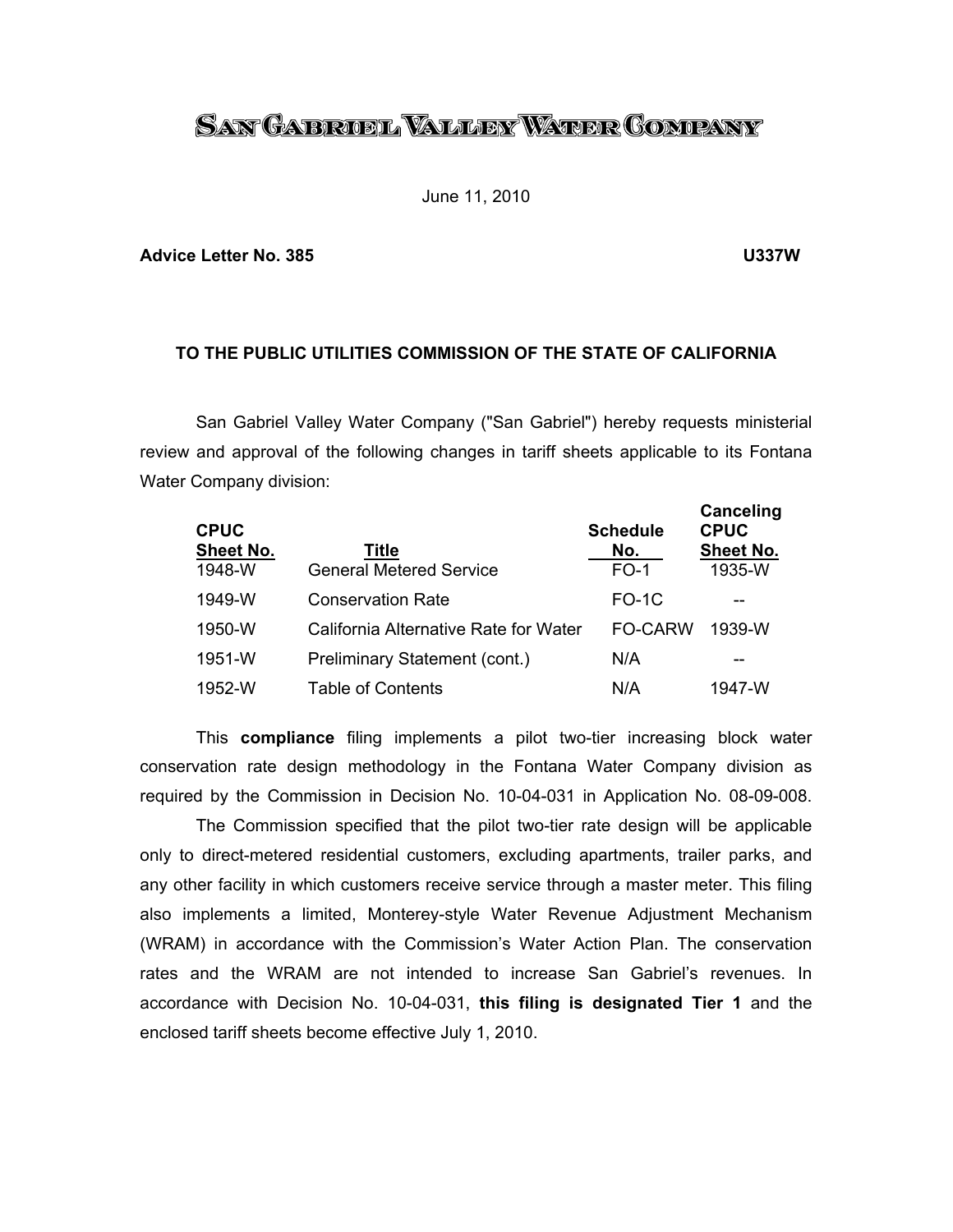## **Discussion**

 Decision No. 10-04-031 in Application No. 08-09-008 contains the following Ordering Paragraphs:

- 2. San Gabriel Valley Water Company shall file a tier 1 advice letter no later than 20 days prior to July 1, 2010 in order to implement the adopted conservation rate design procedure that is effective July 1, 2010. San Gabriel Valley Water Company shall apply this rate design only for the duration of the pilot, which is effective until the effective date of rates approved in the 2011 General Rate Case in the Fontana Water Company division and the effective date of rates approved in the 2013 General Rate Case in the Los Angeles County division, unless extended by further order of the Commission. This rate design shall apply only to direct-metered residential customers, excluding apartments, trailer parks, and any other facility in which residential customers receive service through a master meter.
- 3. San Gabriel Valley Water Company shall apply in each division flat rate "California Alternative Rates for Water" (CARW) discounts equivalent to 50% of the residential service charges under traditional rate design. If the Commission authorizes a change to San Gabriel's revenue requirement, San Gabriel shall calculate the discount for CARW customers using the method used in this decision and described in the Conservation Rate Design Procedure set out in this decision and in the Attachment as Figure 1. In the next General Rate Case (GRC), San Gabriel shall propose a new method for determining CARW discounts that results in discounts comparable to that which qualifying customers received in the last GRC for that division, independent of the amount of the authorized service charge.
- 4. Monterey-styled water revenue adjustment mechanisms shall be applied in the two divisions.
	- (a) San Gabriel Valley Water Company shall file a Tier 1 advice letter updating the preliminary statement in its tariff to incorporate the Monterey-styled WRAM prior to its July 1, 2010 effective date.
	- (b) Commencing in 2011, San Gabriel Valley Water Company shall submit a written report to the Division of Water and Audits on the revenue over- or under-collected relative to sales of the same quantity of water at single quantity rates in each of the two ratemaking areas during the preceding calendar year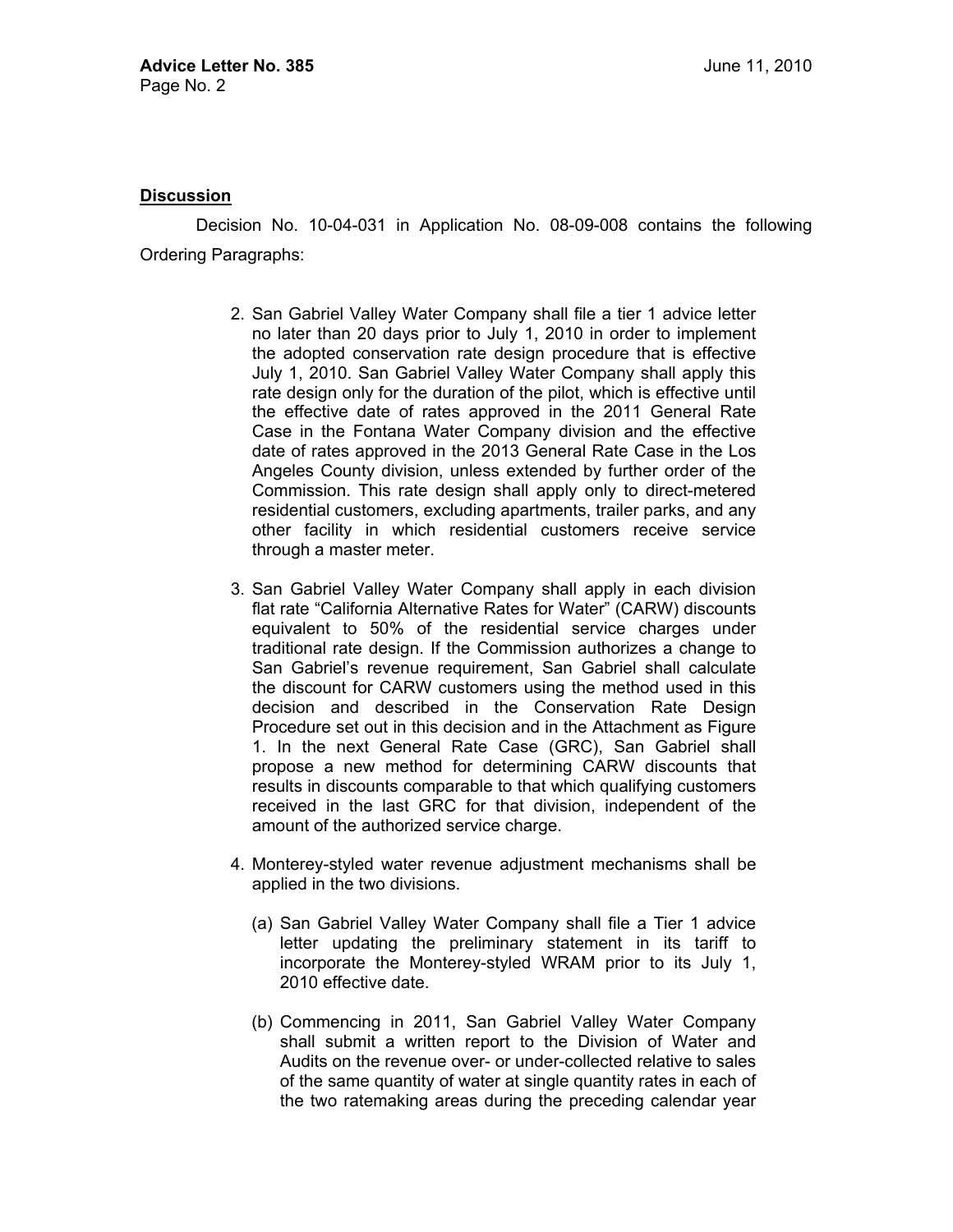by March 31 of the following year. That difference shall accrue interest at the 90-day commercial rate.

- (c) The single quantity rate that shall be used as the baseline for the limited, Monterey-styled WRAM must be included in the advice letter filing, to be set effective July 1, 2010, based on the conservation rate design procedure adopted herein.
- (d) If the water revenue adjustment mechanism over- or undercollection for either ratemaking division exceeds 2% of that area's total authorized revenue requirement for the preceding calendar year, a tier 1 advice letter shall be filed within 30 days by San Gabriel Valley Water Company that requests amortization of the balance in the account, which applies only to the residential class of customers. If the percentage is 2 or less, San Gabriel Valley Water Company shall propose amortizing in the next General Rate Case.

 The present rate schedules in the Fontana Water Company division became effective on February 12, 2010, and the recently approved Advice Letter No. 383-B established Escalation Year rates effective July 1, 2010. The proposed rate schedules are attached hereto. San Gabriel has provided workpapers supporting the calculation of the tiered conservation rates to the Commission's Water Division for their review as required by the Decision. In order to achieve the Commission's target ratio of 72.03% of revenue from Quantity Rates, the company is shifting \$1,692,168 of Service Charge revenue to Quantity Rates. The new Conservation Rate (Schedule No. FO-1C) contains the reduced monthly Service Charges compared to Schedule No. FO-1, and replaces the uniform Quantity Rate from that schedule with a two-tier increasing block rate with the charge for all usage greater than 16 Ccf per month being 15% higher than the charge for the initial tier. As a result, some monthly bills will be lower than under present rates, while others will be higher, depending on the level of water usage. San Gabriel provides a bill comparison in its workpapers.

 The adopted Monterey-style WRAM will track the difference between recorded revenues collected through the tiered Quantity Rates and the revenues that would have been collected through a single block Quantity Rate for the same water usage. The WRAM balance will be amortized through a Tier 1 advice letter whenever the balance exceeds 2% of the total authorized revenue requirement for the preceding calendar year, or in the next general rate case.